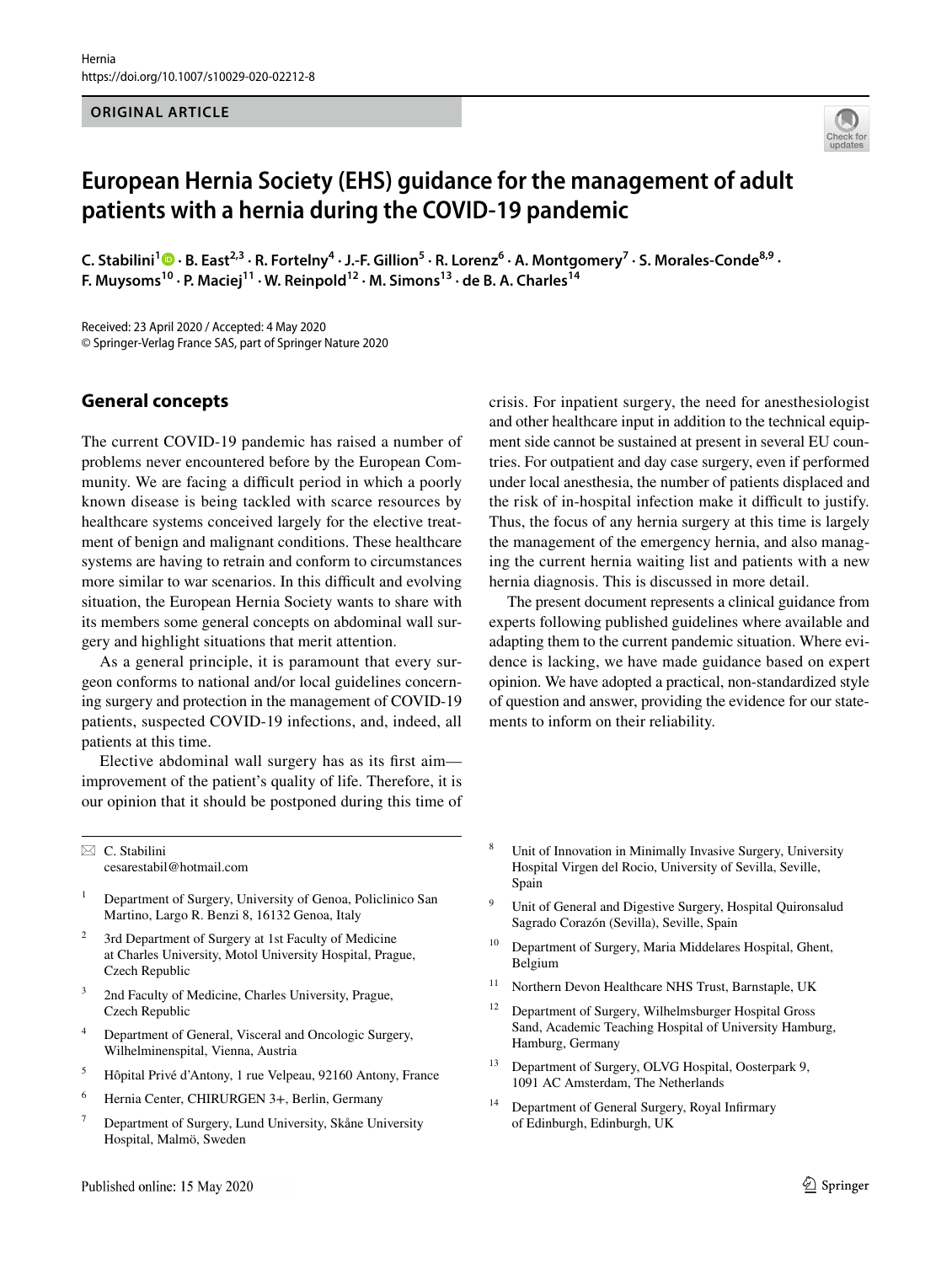# **General surgical principles in the emergency setting**

During this pandemic, when dealing with an acutely complicated hernia (incarcerated/strangulated), those patients identifed as COVID-19 positive are very likely to be true positive. However, the COVID-19 status of those not tested (but assessed on their current symptoms) or tested negative does not mean that they are truly COVID-19 negative. Therefore, great care should be taken to minimize the risk of infection to healthcare workers. This includes personal protection equipment and controlling any aerosol of bodily fuids which might contain the virus during surgery.

As a general concept, surgical technique and materials do not change as a consequence of the pandemic. However, some of the principles of abdominal wall surgery need clarifcation as a result of recent criticism (mesh, minimally invasive surgery) and adaptation of technique (midline restoration) to minimise raising intra-abdominal pressure.

The aims of emergency hernia surgery can be broken down into three parts: save life (resect dead bowel/tissue); restore GI continuity (if bowel resection undertaken); and repair the abdominal wall. These aims may be achieved at the same operation, but may require a staged approach. Mortality and morbidity increase in the emergency setting by 10–20-fold compared to elective surgery, with bowel infarction the major risk factor for this [\[1\]](#page-5-0).

In the absence of suspected strangulated tissue in the hernia, the use of taxis (manual reduction of the incarcerated hernia) under sedation/analgesia followed by observation may allow surgery to be safely delayed for a number of weeks [[2](#page-5-1)]. This is less likely to be successful for femoral hernias.

### **The use of mesh in the emergency setting?**

Currently, there is no evidence contraindicating the use of a mesh in a COVID-19 patients. The EHS favors mesh implantation in hernia surgery for the associated reduced risk of recurrence. In particular:

#### **Groin hernias**

- Clean and clean-contaminated cases: the use of mesh is favored similar to elective hernia repair
- Contaminated cases: monoflament large pore polypropylene mesh is suggested
- Dirty cases: it is suggested not to use mesh

*Quality of the available evidence: LOW*

*Analyzed in guidelines: Herniasurge* [\[3](#page-5-2)]

#### **Primary ventral and incisional hernias**

It is suggested that the emergency repair of umbilical or epigastric hernias should be tailored to the patient and hernia characteristics. The use of mesh should be considered in clean and clean-contaminated cases.

*Quality of the available evidence: LOW Analyzed in guidelines: EHS and AHS guidelines on umbilical and epigastric hernias* [\[4](#page-5-3)]

# **Is anatomical reconstruction of the abdominal wall (midline primary and incisional hernias) a priority in emergency repair?**

Current expert opinion favors extraperitoneal mesh placement and midline reconstruction over bridging with intraperitoneal mesh. These two principles should be weighed against the clinical condition of the patient, the presence of COVID-19 infection and the current or possible need for further mechanical lung ventilation. The longer the operation, the increased anesthetic pulmonary barotrauma, and the possible increased risk of a worse outcome if the patient manifests COVID-19 infection in the post-operative period.

In case of a large defect  $(>10 \text{ cm})$ , every effort should be made to minimize any signifcant increase in intra-abdominal pressure at the end of the procedure—using a bridged repair may be the correct strategy in these cases.

Considering the higher risk of Surgical Site Occurrence (SSO) and SSOPI (Surgical Site Occurrence requiring Procedural Intervention), component separations (anterior and posterior) should be used wisely, balancing the risk of adverse events with that of recurrence.

*Available References* [[5,](#page-5-4) [6\]](#page-5-5)

# **Is minimal invasive surgery safe in the emergency setting?**

While laparoscopic surgery was highly feared at the beginning of the pandemic [[7](#page-5-6), [8\]](#page-5-7), the evidence to date does not suggest an increased risk of COVID-19 transmission during laparoscopic surgery when compared to open surgery.

SARS-CoV-2 is transmitted by aerosol droplets released by breathing, coughing, and sneezing. It has been identifed in other bodily fuids: in feces (23–82% of cases persisting for days after sputum negative [\[9](#page-5-8)]), blood 1–15% [\[10](#page-5-9)], and no evidence concerning the peritoneal cavity per se. On the other hand, studies have shown that similar virus can be retrieved in surgical smoke (HBV, HIV, and HPV) [\[11](#page-5-10)], so great care should be taken to reduce aerosolisation and direct contamination. The risk of contagion is unlikely when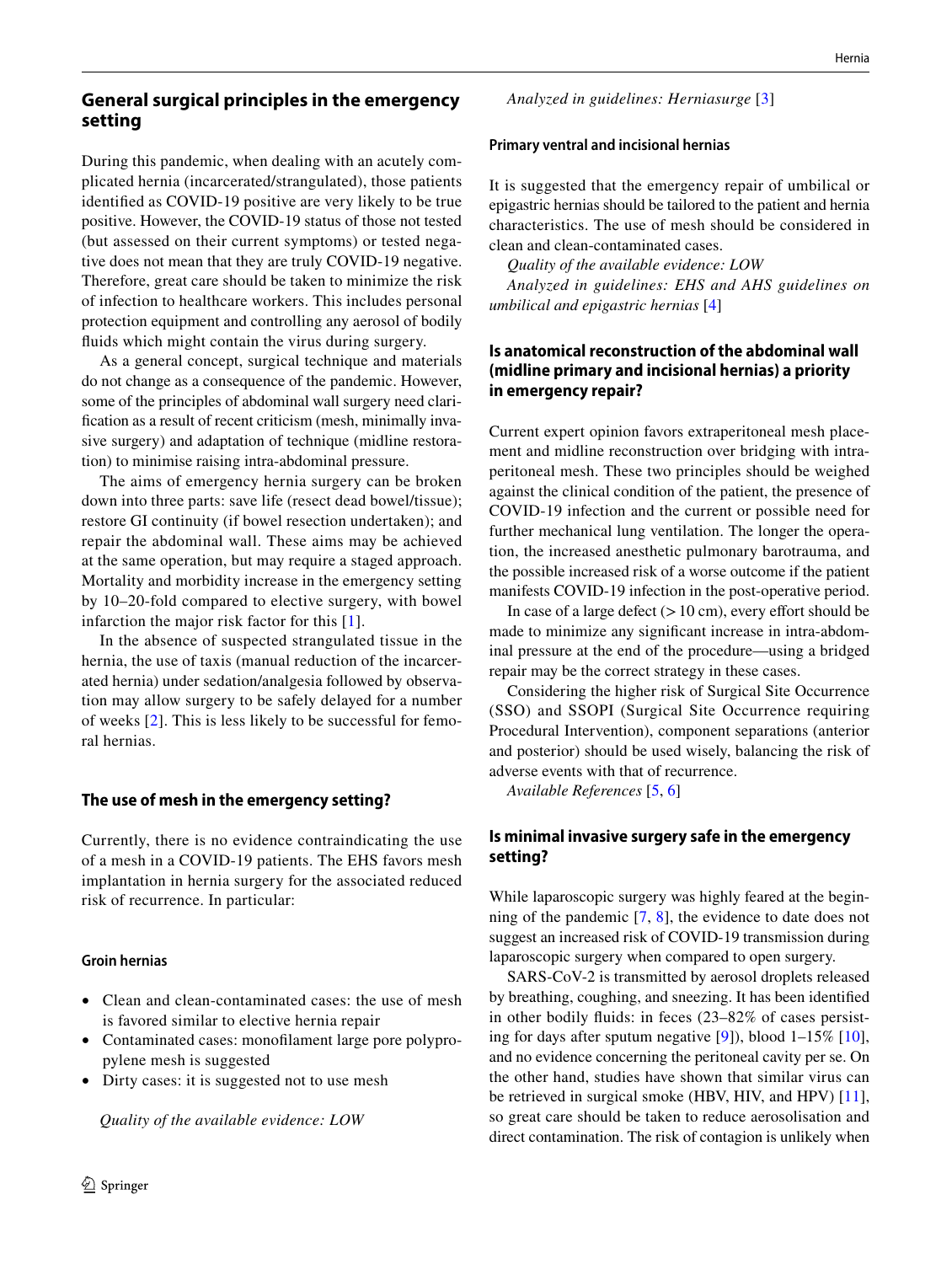general prevention strategies have been applied as recommended by the other societies (SAGES-EAES [\[12](#page-5-11)], ACS):

Based on these, we can conclude with some general recommendations:

- 1. There is no evidence for contraindication of the laparoscopic approach. In fact, the laparoscopic approach seems to allow better control of surgical smoke/plume than laparotomy [\[12\]](#page-5-11).
- 2. There is little-to-no evidence of infection via blood transmission or as a consequence of a pneumoperito-neum per se from patient to healthcare worker [[13\]](#page-5-12). Nevertheless, some additional factors seem sensible to introduce with the current level of knowledge.
- 3. COVID-19 is found in the stool of a proportion of patients [[9](#page-5-8)]. Therefore, in any surgery in which the bowel is opened, regardless whether laparo/endoscopic or open, care should be taken because of the presumed risk of virus exposure from the intestinal content.
- 4. The desufflation of any gas from the pneumoperitoneum through a virus flter is recommended. Consider also to fully desufflate the abdomen BEFORE extracting any tissue specimen [[12](#page-5-11)], Also take care when inserting equipment such as mesh or sutures through a port, as this will temporarily disrupt the valve allowing gas escape.
- 5. Wear Personal Protective Equipment (PPE) as for local current guidelines in all procedures involving COVID-19 positive or suspected patients.
- 6. Surgeons should choose energy devices with care, as well as in open surgery, avoiding those which produce more particles (for example, ultrasonic devices) [[14](#page-5-13)].
- 7. Trocar wounds should be kept at minimum length to avoid air leaks around the port. In the case of openaccess trocars, the use of ports with retention balloon should be considered to minimize inadvertent removal of the port [\[12](#page-5-11)].

The use of laparoscopy should be balanced taking into account the risks and benefts. Laparoscopy has clear benefts to the patient in terms of wound management, mobilization, and discharge over open surgery. As in non-COVID-19 times, the need for general anesthesia, the operative time, the expected morbidity, and surgeons' experience should be considered for every patient.

Chinese guidelines published in February, on the other hand, warn against other issue connected with laparoscopic procedures—increased intra-abdominal pressure and a potential "double" lung injury from the viral injury and a need of higher ventilation pressures due to increased intraabdominal pressure during laparoscopy. No other guideline discusses this aspect, and whether this is a theoretical or practical risk is unclear at present.

Some laparoscopic procedures on the abdominal wall are time-consuming and have longer learning curve. To utilize the benefts of laparoscopy and minimize the risks, we suggest to discontinue surgical training for junior surgeons, and all surgeons learning new techniques, in emergency hernia repair in potentially COVID+ patients.

### **Groin hernia**

Little evidence on this approach compared to an open approach in the emergency setting exists. The laparoscopic approach can be performed in carefully selected patients.

*Quality of the available evidence: VERY LOW Analyzed in guidelines: Herniasurge* [\[3](#page-5-2)]

### **Primary and incisional hernia repair**

Again, the laparoscopic approach to emergency abdominal wall hernias is feasible, but evidence is lacking of its risks and benefts compared to open surgery. The laparoscopic approach can be performed in carefully selected patients.

*Quality of the available evidence: LOW Analyzed in guidelines: EHS and AHS guidelines on umbilical and epigastric hernias* [\[4](#page-5-3)] *Other references* [[15\]](#page-5-14)

# **General principles in the elective setting**

# **Can hernia repair be safely postponed until after the pandemic has passed?**

Watchful waiting is a term used for a non-operative approach and long-term monitoring of patients with various hernias and also currently our only source of reliable information on the safety of delayed surgery. During the COVID pandemic, we are not talking about WW over years, but rather a delayed or postponed operation, by several months and in some countries perhaps just weeks. The risks mentioned in papers dedicated to WW are, therefore, exaggerated when applied to the current situation and should be taken more as a surrogate indicator of relative risks.

Published guidelines support watchful waiting (WW) as safe especially in asymptomatic or minimally symptomatic patients.

### **Groin hernias**

The probability of requiring emergency repair for male patients with primary inguinal hernia submitted to WW is very low (around 0.2% per year in a long-term RCT [[16](#page-5-15)]). Currently, no evidence exists in favor of WW for symptomatic male patients. WW is less easy to advise on in the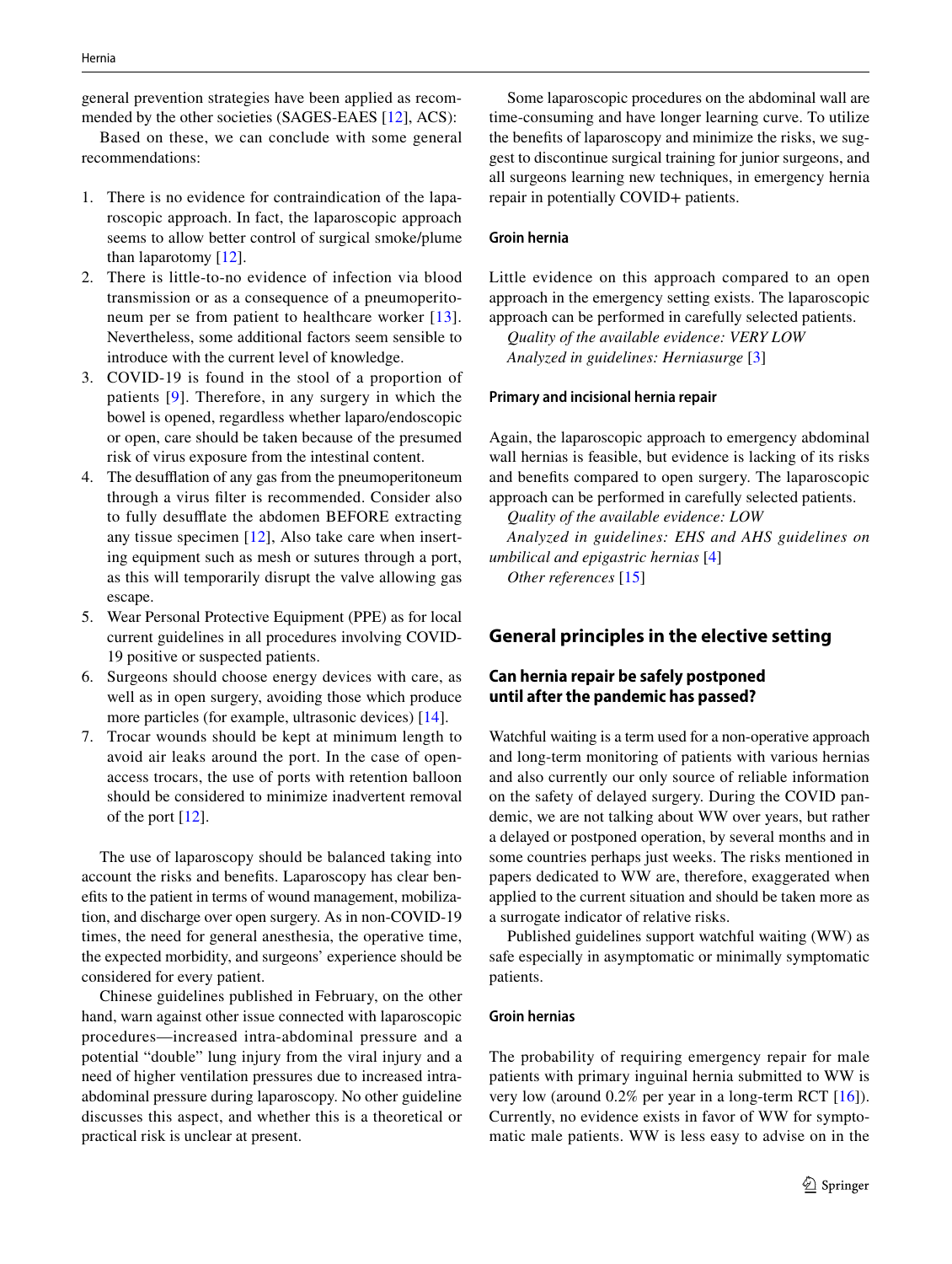case of females (since they present in 17% of cases with acute complications) and femoral hernias (36–39% acute presentation). Nevertheless, these fgures for females include emergency presentation with a new diagnosis, and the acute risk in females with a known diagnosis of a groin hernia will be less than this over a several month postponement period.

Risk factors for emergency surgery: patients with a history of frequent access to emergency services for pain, longer symptom duration, advanced age, femoral hernia, and female sex.

*Quality of the available evidence: HIGH Analyzed in guidelines: Herniasurge* [[3](#page-5-2)] *Other references* [\[17\]](#page-5-16)

#### **Primary ventral and incisional hernias**

The probability of requiring emergency repair in WW patients is again low (0.8% for incisional and 0.8% for umbilical/epigastric hernias at 1 year).

*Quality of the available evidence: LOW* (*1 trial*)

*Analyzed in guidelines: EHS and AHS guidelines on umbilical and epigastric hernias* [\[4](#page-5-3)]

*Other references* [\[18\]](#page-5-17)

**Special conditions** (*lateral abdominal wall defects, parastomal hernias, and hernias in defned clinical scenarios*)

There is no direct evidence on the comparative outcome of the beneft of watchful waiting versus surgery for these categories. The EHS recommends the adoption of a cautious policy: consider the balance between risks and benefts, ideally postponing the procedure as far as possible until the end of the pandemic.

*Quality of the available evidence: very low*

*Analyzed in guidelines: HerniaSurge* [[3\]](#page-5-2); *EHS and AHS guidelines on other primary ventral hernias* [\[19\]](#page-5-18); *EHS guidelines on Parastomal Hernia* [[20\]](#page-5-19)

# **Trusses and binders for symptom relief and prevention of acute events**

Inguinal binders are discouraged by some guidelines, and of note, they were not considered as part of the treatment strategy during watchful waiting strategy in the HerniaSurge guidelines. The evidence on their efectiveness is old, conficting, and sparse. Their use is not encouraged, but some patients do receive beneft in the short term and their use is not unreasonable.

A similar concept applies to incisional and ventral hernias: the pre-operative use of binders is poorly explored, and no recommendation can be made on these devices. Again, a trial of a binder is not unreasonable and continuing its use if it provides symptom relief.

There is no evidence that they can prevent acute hernia events.

*Quality of the available evidence: VERY LOW Useful references:* [[21](#page-6-0)[–23\]](#page-6-1)

### **What information should be given to patients on the waiting list during the COVID‑19 pandemic?**

It is important that all patients waiting for elective surgery should be reassured that in most cases, the delay in hernia repair will not cause any increased risk of complication.

They should also be informed of the reasons to delay their hernia repair:

- 1. Patients (and/or their relatives) may have undiagnosed COVID-19 infection and may develop severe disease during hospital stay and/or transmit infection to care staff.
- 2. The need to take care of patients sufering COVID-19 infection, both critically and non-critically ill.
- 3. The limited resources in terms of healthcare workers and medical equipment that may well be required to treat patients with COVID-19 infection.
- 4. Advice on symptoms and signs of concern relating to impending strangulation or bowel obstruction should be given, although no standardized questionnaire has been developed and validated to our knowledge. Constant pain at the site of the hernia, red overlying skin, tender to touch, nausea, and vomiting along with abdominal distension are symptoms of concern.

A program of online or telephone consultation should be provided if possible to help manage this group of patients. It is good practice to make an entry in the medical record of the patient contact. It is also useful to provide a contact number, even if only operational during office hours for patients on the waiting list to be able to seek medical advice if there are signifcant changes in their hernia symptoms.

# **Follow‑up of patients following hernia surgery during the COVID‑19 pandemic?**

Access to follow-up clinic in terms of transport and clinic availability is an issue. Currently, there are a number of reports relating to post-operative interventions in abdominal wall surgery showing promising results on recurrence detection [[24](#page-6-2)], wound complications [[25\]](#page-6-3), and patientreported outcomes [[26\]](#page-6-4) using smartphone technology. These could be useful to reduce the need for supplementary access to the hospital after hernia repair and help screen those who do require to be seen.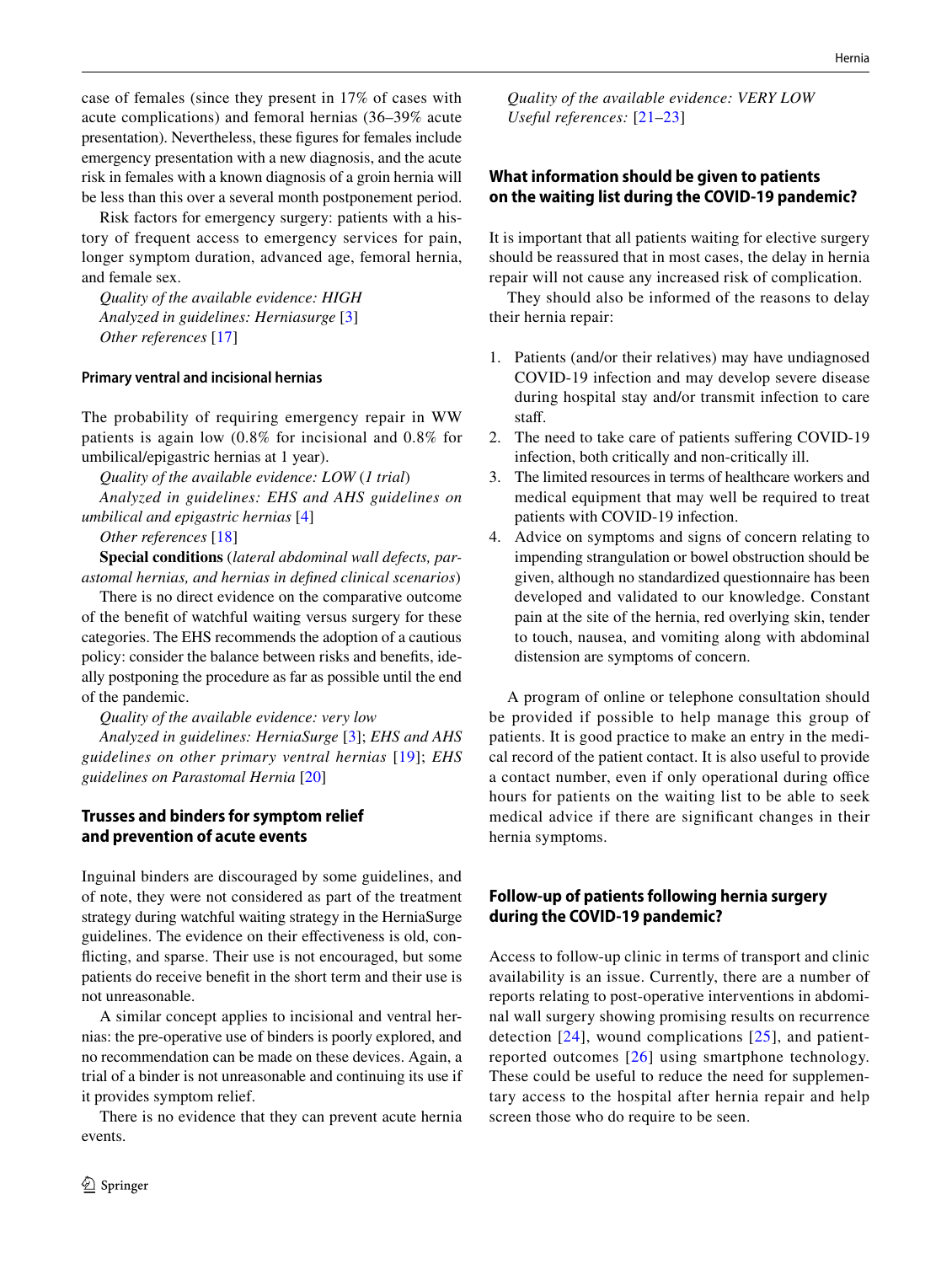# **Which patients should be operated upon frst after lockdown measures eased?**

Elective surgery will be rescheduled depending on the end of quarantine measures and both patient and hernia characteristics. Information on self-isolation prior to surgery along with the potential for pre-operative COVID-19 testing depending on the local situation at the time is suggested.

A risk stratification for hernia complication (incarceration/strangulation) is suggested to be undertaken in order to minimize the need for emergency repair. But a painful hernia, or one that is becoming more difficult to reduce, should receive priority.

There will be pressure on hospitals at this time, and thus seeking to avoid surgery on those most at risk of complications after surgery seems sensible. Several tools to predict individual risk of complications are available.

- ACS-NSQIP Risk Calculator [[27\]](#page-6-5) (and the derived versions), even if not hernia specific, has been validated in abdominal wall surgery and is able to predict 30-day-morbidity, mortality, length of stay, and ICU requirement.
- VHRS [\[28\]](#page-6-6) and HWRAT [[29](#page-6-7)] scores are able to predict the risk of surgical site occurrences and were validated in external trials.

These data can be integrated with the risk of acquiring in-hospital COVID-19 infection and the related outcomes (mortality, ICU admission) which will vary depending on the prevalence of COVID-19 infection at the time. Complex abdominal wall surgery should be evaluated in a multidisciplinary team setting where possible.

# **Groin hernias' prioritization**

- 1. Complicated: mesh-related infections, and moderate and above symptomatic recurrences in patients with low risk of developing severe complications in case of COVID-19 infection
- 2. Risk of acute complications: patients highly symptomatic and/or with groin pain or impairment of daily activity (in particular those patients experiencing frequent attendances/admissions for pain), symptom duration, age, and hernia site (femoral)
- 3. Mild symptomatic/asymptomatic, frail patients.

*Quality of the available evidence: LOW Analyzed in guidelines: HerniaSurge* [\[3\]](#page-5-2)

### **Primary ventral and incisional hernias prioritisation**

- 1. Complicated: mesh-related infections, moderate and above symptomatic recurrences, and staged procedures in patients with low risk of developing severe complications in case of COVID-19 infection.
- 2. Risk of acute complications: patients highly symptomatic + older patients having high BMI, chronic diseases, and hernia width greater than 3–4 cm in diameter (in periumbilical region); multi-recurrent.
- 3. mild symptomatic /asymptomatic; frail patients.

*Quality of available evidences: LOW Useful references* [\[30–](#page-6-8)[32\]](#page-6-9)

# **General surgical principles in the elective setting (after lockdown measures eased)**

The number one issue after lockdown measures ease will be the selection of patients that need to prioritized for early surgery and who can wait longer. However, elective abdominal hernia repair should follow current recommendations and guidelines.

Based on your local situation, evaluate the need for general anesthesia and adoption of local and regional techniques to reduce ventilator requirement, inpatient stay, and potential lung injury.

Try to avoid post-operative ICU admission and reduce the risk of adverse events and post-operative hospital stay:

- Pre-habilitation pathway (smoke cessation 4–6 weeks prior to surgery, weight loss above  $35 \text{ kg/m}^2$ ) are encouraged *Quality of available evidences: LOW*
- Consider the addition of botulinum toxin type A for hernias with loss of domain; however, we acknowledge that botox is not registered for this purpose in many countries

### *Quality of available evidences: LOW.*

• Consider laparoscopy to reduce the occurrence of wound events; laparoscopy has proven to be superior to open surgery in terms of post-operative infections in the treatment of inguinal and primary ventral hernias when undertaken by surgeons trained in these techniques, but this should be balanced against the need for general anesthesia.

Quality of available evidences: LOW (in subgroup analysis)

Quality of available evidences: LOW

*Analyzed in guidelines: HerniaSurge* [[3](#page-5-2)]; *EHS and AHS guidelines on umbilical and epigastric hernias* [[4](#page-5-3)]; *IEHS guidelines update* [\[33](#page-6-10)]

 $\mathcal{D}$  Springer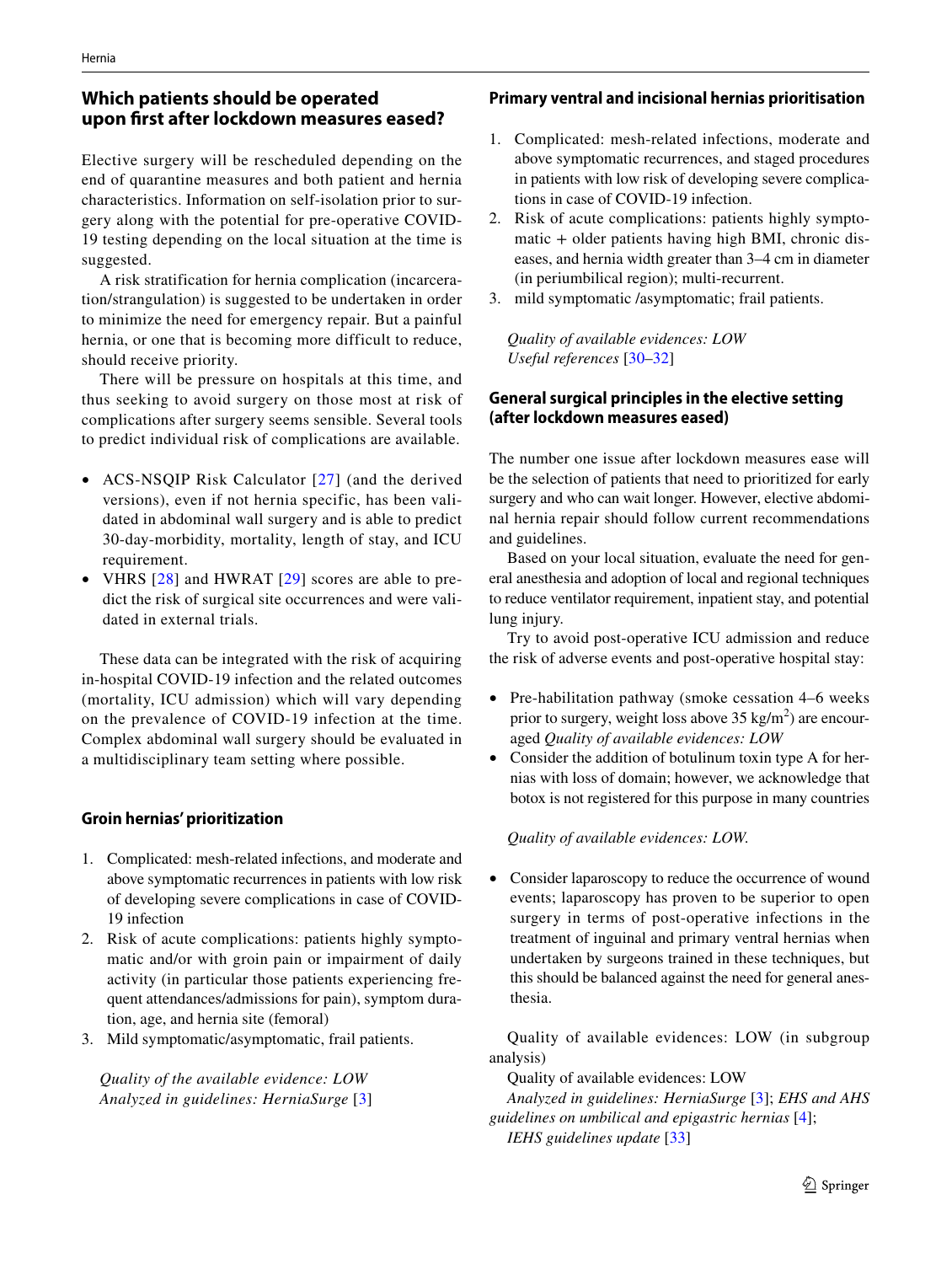# **Conclusion**

Recommendations on the treatment of hernia patients during the COVID pandemics will vary among countries with diferent level of outbreak, resource utilization for COVID patients, local testing capacities, and availability of PPE. Regardless of these geographical diferences, it is important to remember that hernia surgery is, in most cases, a procedure that can be postponed and is in an elective setting a quality of life increasing not life saving procedure.

Today, more than yesterday, it is time to revise some general principles for emergency hernia surgery. During any operation, extra attention has to be paid to minimizing the risk of virus spread and lung injury, and shortening the hospital stay through adapting and tailoring our surgical approach to the patient, the situation, and the surgeon variables.

**Funding** No funding requested or given.

# **Compliance with ethical standards**

**Conflict of interest** None of the authors has competing interests with the present document.

**Ethics approval** Since the nature of the guidance, no ethical approval was requested.

**Informed consent** For the present type of study formal consent is not needed.

# **References**

- <span id="page-5-0"></span>1. Duan SJ, Qiu SB, Ding NY, Liu HS, Zhang NS, Wei YT (2018) Prosthetic mesh repair in the emergency management of acutely strangulated groin hernias with grade I bowel necrosis: a rational choice. Am Surg 84(2):215–219
- <span id="page-5-1"></span>2. Harissis HV, Douitsis E, Fatouros M (2009) Incarcerated hernia: to reduce or not to reduce? Hernia 13(3):263–266. [https://doi.](https://doi.org/10.1007/s10029-008-0467-9) [org/10.1007/s10029-008-0467-9](https://doi.org/10.1007/s10029-008-0467-9)
- <span id="page-5-2"></span>3. HerniaSurge G (2018) International guidelines for groin hernia management. Hernia 22(1):1–165. [https://doi.org/10.1007/s1002](https://doi.org/10.1007/s10029-017-1668-x) [9-017-1668-x](https://doi.org/10.1007/s10029-017-1668-x)
- <span id="page-5-3"></span>4. Henriksen NA, Montgomery A, Kaufmann R, Berrevoet F, East B, Fischer J, Hope W, Klassen D, Lorenz R, Renard Y, Garcia Urena MA, Simons MP, European and Americas Hernia Society (2020) Guidelines for treatment of umbilical and epigastric hernias from the European Hernia Society and Americas Hernia Society. Br J Surg 107(3):171–190. <https://doi.org/10.1002/bjs.11489>
- <span id="page-5-4"></span>5. Deerenberg EB, Timmermans L, Hogerzeil DP, Slieker JC, Eilers PH, Jeekel J, Lange JF (2015) A systematic review of the surgical treatment of large incisional hernia. Hernia 19(1):89–101. [https://](https://doi.org/10.1007/s10029-014-1321-x) [doi.org/10.1007/s10029-014-1321-x](https://doi.org/10.1007/s10029-014-1321-x)
- <span id="page-5-5"></span>6. Alkhatib H, Tastaldi L, Krpata DM, Petro CC, Olson M, Rosenblatt S, Rosen MJ, Prabhu AS (2019) Outcomes of transversus abdominis release in non-elective incisional hernia repair: a retrospective review of the Americas Hernia Society

Quality Collaborative (AHSQC). Hernia 23(1):43–49. [https://](https://doi.org/10.1007/s10029-019-01878-z) [doi.org/10.1007/s10029-019-01878-z](https://doi.org/10.1007/s10029-019-01878-z)

- <span id="page-5-6"></span>7. Di Saverio S, Khan M, Pata F, Ietto G, De Simone B, Zani E, Carcano G (2020) Laparoscopy at all costs? Not now during COVID-19 and not for acute care surgery and emergency colorectal surgery: a practical algorithm from a Hub Tertiary teaching hospital in Northern Lombardy. Italy. J Trauma Acute Care Surg. [https://](https://doi.org/10.1097/ta.0000000000002727) [doi.org/10.1097/ta.0000000000002727](https://doi.org/10.1097/ta.0000000000002727)
- <span id="page-5-7"></span>8. Zheng MH, Boni L, Fingerhut A (2020) Minimally invasive surgery and the novel coronavirus outbreak: lessons learned in China and Italy. Ann Surg. [https://doi.org/10.1097/sla.000000000000392](https://doi.org/10.1097/sla.0000000000003924) [4](https://doi.org/10.1097/sla.0000000000003924)
- <span id="page-5-8"></span>9. Tian Y, Rong L, Nian W, He Y (2020) Review article: gastrointestinal features in COVID-19 and the possibility of faecal transmission. Aliment Pharmacol Ther 51(9):843–851. [https://doi.](https://doi.org/10.1111/apt.15731) [org/10.1111/apt.15731](https://doi.org/10.1111/apt.15731)
- <span id="page-5-9"></span>10. Wang W, Xu Y, Gao R, Lu R, Han K, Wu G, Tan W (2020) Detection of SARS-CoV-2 in diferent types of clinical specimens. JAMA.<https://doi.org/10.1001/jama.2020.3786>
- <span id="page-5-10"></span>11. Alp E, Bijl D, Bleichrodt RP, Hansson B, Voss A (2006) Surgical smoke and infection control. J Hosp Infect 62(1):1–5. [https://doi.](https://doi.org/10.1016/j.jhin.2005.01.014) [org/10.1016/j.jhin.2005.01.014](https://doi.org/10.1016/j.jhin.2005.01.014)
- <span id="page-5-11"></span>12. Francis N, Dort J, Cho E, Feldman L, Keller D, Lim R, Mikami D, Phillips E, Spaniolas K, Tsuda S, Wasco K, Arulampalam T, Sheraz M, Morales S, Pietrabissa A, Asbun H, Pryor A (2020) SAGES and EAES recommendations for minimally invasive surgery during COVID-19 pandemic. Surg Endosc. [https://doi.](https://doi.org/10.1007/s00464-020-07565-w) [org/10.1007/s00464-020-07565-w](https://doi.org/10.1007/s00464-020-07565-w)
- <span id="page-5-12"></span>13. Bree K, Barnhill S, Rundell W (2017) The dangers of electrosurgical smoke to operating room personnel: a review. Workplace Health Saf 65(11):517–526. [https://doi.org/10.1177/2165079917](https://doi.org/10.1177/2165079917691063) [691063](https://doi.org/10.1177/2165079917691063)
- <span id="page-5-13"></span>14. Choi SH, Kwon TG, Chung SK, Kim TH (2014) Surgical smoke may be a biohazard to surgeons performing laparoscopic surgery. Surg Endosc 28(8):2374–2380. [https://doi.org/10.1007/s0046](https://doi.org/10.1007/s00464-014-3472-3) [4-014-3472-3](https://doi.org/10.1007/s00464-014-3472-3)
- <span id="page-5-14"></span>15. Awaiz A, Rahman F, Hossain MB, Yunus RM, Khan S, Memon B, Memon MA (2015) Meta-analysis and systematic review of laparoscopic versus open mesh repair for elective incisional hernia. Hernia 19(3):449–463. [https://doi.org/10.1007/s1002](https://doi.org/10.1007/s10029-015-1351-z) [9-015-1351-z](https://doi.org/10.1007/s10029-015-1351-z)
- <span id="page-5-15"></span>16. Fitzgibbons RJ Jr, Ramanan B, Arya S, Turner SA, Li X, Gibbs JO, Reda DJ, Investigators of the Original Trial (2013) Long-term results of a randomized controlled trial of a nonoperative strategy (watchful waiting) for men with minimally symptomatic inguinal hernias. Ann Surg 258(3):508–515. [https://doi.org/10.1097/](https://doi.org/10.1097/SLA.0b013e3182a19725) [SLA.0b013e3182a19725](https://doi.org/10.1097/SLA.0b013e3182a19725)
- <span id="page-5-16"></span>17. Dahlstrand U, Wollert S, Nordin P, Sandblom G, Gunnarsson U (2009) Emergency femoral hernia repair: a study based on a national register. Ann Surg 249(4):672–676. [https://doi.](https://doi.org/10.1097/SLA.0b013e31819ed943) [org/10.1097/SLA.0b013e31819ed943](https://doi.org/10.1097/SLA.0b013e31819ed943)
- <span id="page-5-17"></span>18. Kokotovic D, Sjolander H, Gogenur I, Helgstrand F (2016) Watchful waiting as a treatment strategy for patients with a ventral hernia appears to be safe. Hernia 20(2):281–287. [https://doi.](https://doi.org/10.1007/s10029-016-1464-z) [org/10.1007/s10029-016-1464-z](https://doi.org/10.1007/s10029-016-1464-z)
- <span id="page-5-18"></span>19. Henriksen NA, Kaufmann R, Simons MP, Berrevoet F, East B, Fischer J, Hope W, Klassen D, Lorenz R, Renard Y, Garcia Urena MA, Montgomery A, on behalf of the European Hernia Society, the Americas Hernia Society (2020) EHS and AHS guidelines for treatment of primary ventral hernias in rare locations or special circumstances. BJS Open 4(2):342–353. [https://doi.org/10.1002/](https://doi.org/10.1002/bjs5.50252) bis5.50252
- <span id="page-5-19"></span>20. Antoniou SA, Agresta F, Garcia Alamino JM, Berger D, Berrevoet F, Brandsma HT, Bury K, Conze J, Cuccurullo D, Dietz UA, Fortelny RH, Frei-Lanter C, Hansson B, Helgstrand F, Hotouras A, Janes A, Kroese LF, Lambrecht JR, Kyle-Leinhase